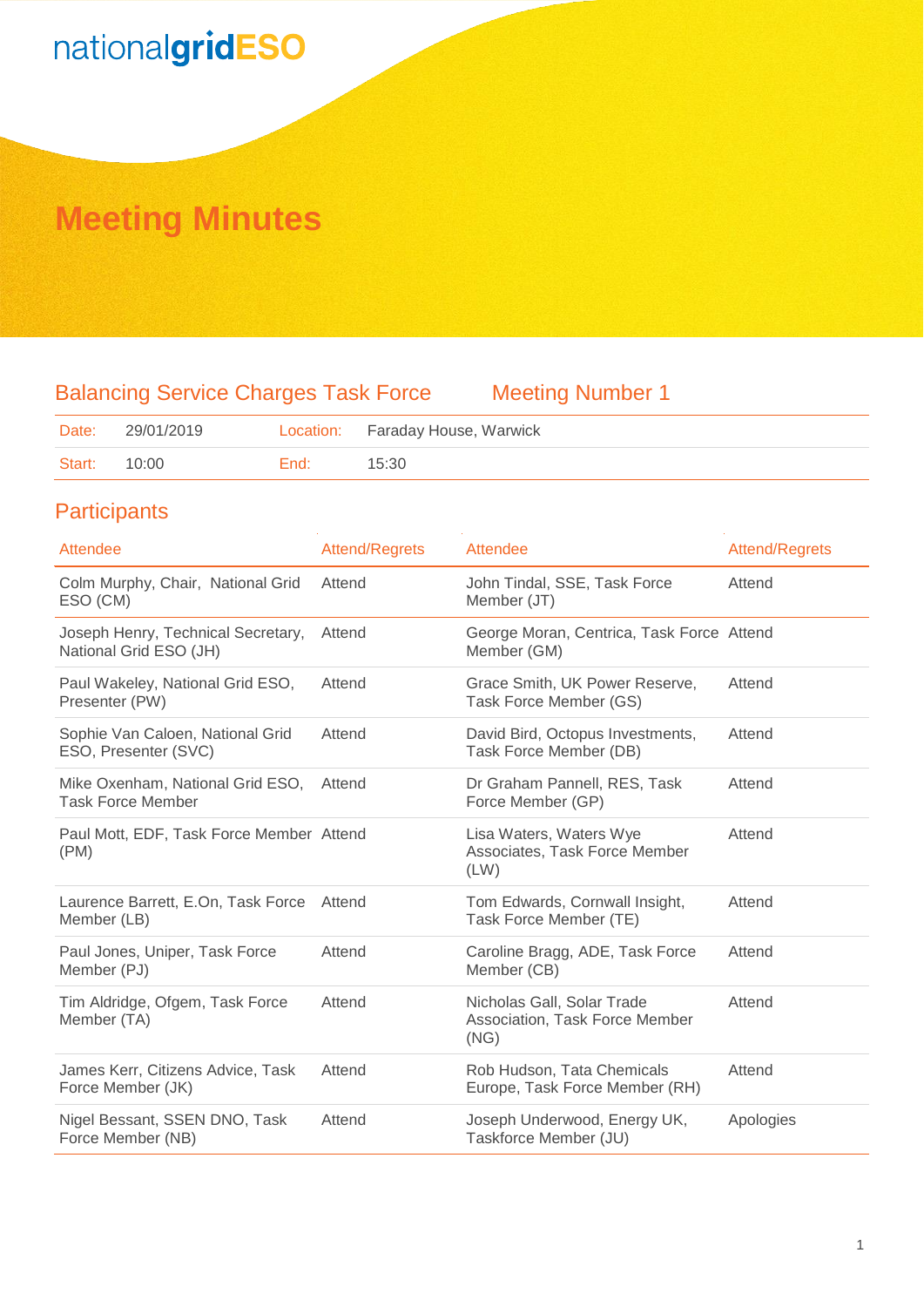### **Discussions**

#### 1. **Introductions and Apologies for Absence**

- 01. CM opened the meeting and welcomed the attendees to the first meeting of the Balancing Service Charges task force. CM commented on how excited he was to be chairing the Task Force, and that it was a great honour to be able to do so for the more independent and enhanced ESO.
- 02. CM stated that it was an excellent opportunity for industry to demonstrate collaborative working, and highlighted that it was an important industry initiative for National Grid ESO. CM advised the attendees that he was looking forward to working with them all. CM further highlighted that there is a need for the task force to be mindful of being transparent with wider industry, and also that data and modelling should be used to drive the outputs of the Task Force.
- 03. PJ asked if pre-existing industry analysis would be utilised by the task force in its tasks. CM confirmed that it would be.
- 04. CM noted that apologies had been received from JU, and that LW had dialled in.
- 05. The attendees were asked by CM to give a brief introduction on themselves and their expertise that they bring to the Task Force.
- 06. LW asked if the Authority would give a steer on the task force, and what they expect, and whether their position on previously rejected BSUoS mods stood. TA stated that Ofgem have an open mind on the process and were there to observe, but mentioned that Ofgem wished to have the questions that they have posed answered. TA continued by reiterating that Ofgem have not made any decisions on ongoing BSUoS related modifications.

#### 2. **Scope, Programme and Ways of Working**

- 07. CM presented slides (which can be found [here\)](http://www.chargingfutures.com/) to the group, and commenced by discussing the drivers, scope and impact of the task force. CM highlighted that Balancing Service Charges recover the efficient costs incurred by National Grid ESO in undertaking obligations in respect of operating the national electricity transmission system.
- 08. CM highlighted that the objective of Task Force is to provide analysis to support decisions on the future direction of balancing services charges. CM continued, stating that the Task Force will examine the potential for and feasibility of some elements of balancing services charges being made more cost-reflective and hence providing stronger forward-looking signals.
- 09. The deliverables of the taskforce were highlighted and discussed. CM advised the Task Force that a view on which elements of BSUoS currently give forward looking signals which influence user behaviour is expected by the end of February 2019, with the expectation of the Task Force assessing the potential for existing elements of balancing services charges to be charged more cost-reflectively and hence providing better forward-looking signals in March 2019. A draft report is due for April 2019, with the assessment of the feasibility of elements of balancing services charges to be charged more cost-reflectively and to provide better forward-looking signals. The final submission will be in May 2019. CM highlighted the report would be representative of the Taskforce opinion and not that of the ESO.
- 10. CM then proceeded to highlight the expectations of the various ways of working for Task Force members, the ESO in its secretariat function, and that of the chair. Ways of working in terms of critical success factors were also discussed. CM asked Task Force members to share experiences of previous task forces.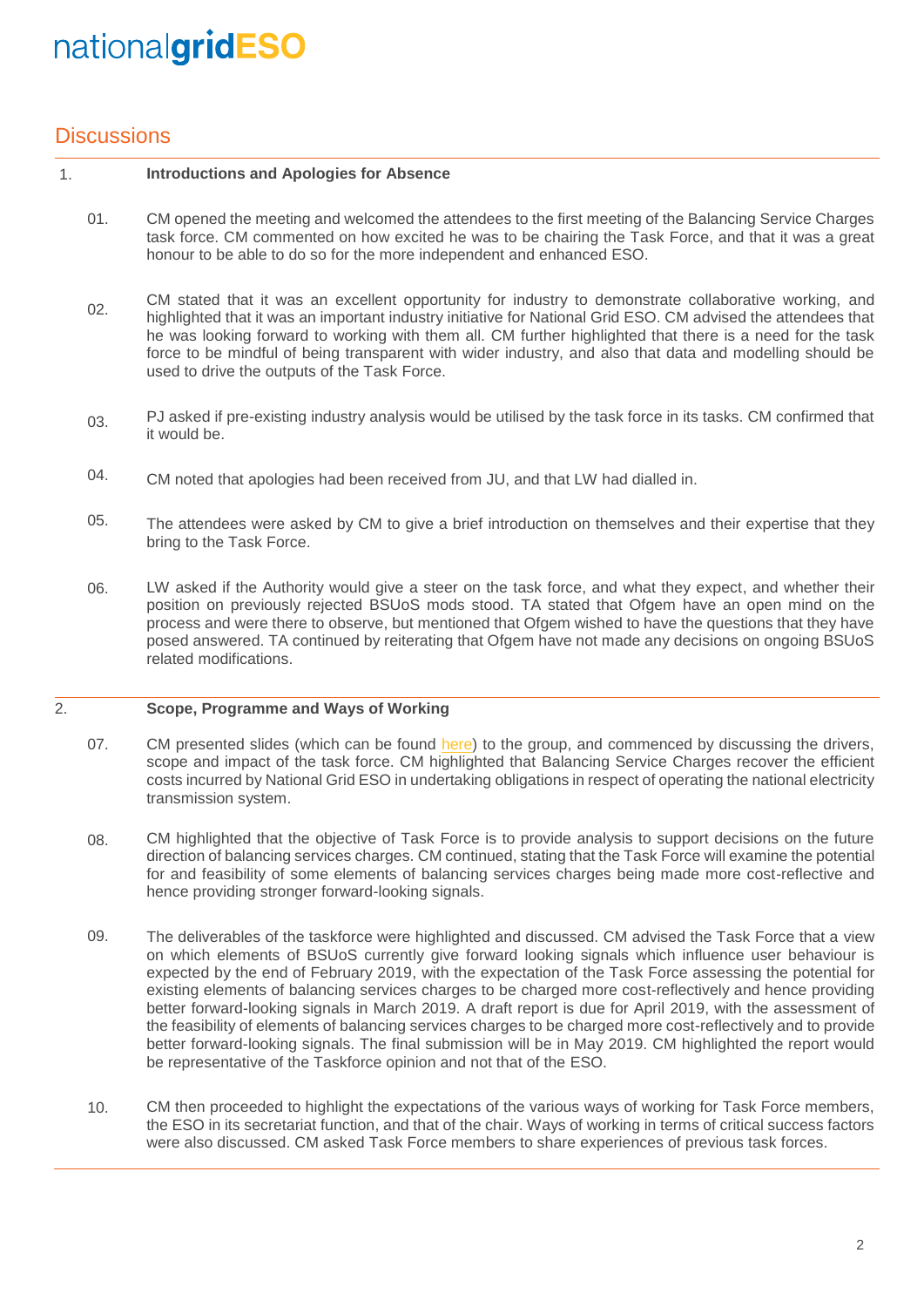- 11. Several questions were posed by Task Force members during the presentation. GS initially asked CM if the running costs of the Gas SO were included in BSUoS charges. It was confirmed they are not included.
- 12. LB made a statement that the ability of the BSUoS charge to be cost reflective and forward looking were not necessarily the same thing. LB asked whether the Task Force were looking to make BSUoS cost reflective and forward looking. DB stated a similar opinion. MO responded that task force was considering forward-looking signals which influence customer behaviour.
- 13. LW stated that a fixed charge should be potentially considered, despite not being cost reflective. MO stated that this would be examined in the feasibility section of the Task Force.
- 14. JT suggested that it is important for the Task Force to be clear regarding what type of forward looking price signal was being considered, such as for investment signals, or dispatch signals.
- 15. JT suggested that it would be important to consider how BSUoS forward looking charges may interact with other charging elements, such as potentially double counting the constraint cost signal which is already provided by the TNUoS Year-Round network charge.
- 16. PJ highlighted that ongoing work elsewhere could bring significant change to how BSUoS is charged out, and noted that there was nothing in the current Terms of Reference for the workgroup to talk about this aspect of BSUoS. TA agreed, and stated that subsequent work may be required thereafter. PJ stated that he did not agree with work being stopped on cost recovery modifications which he believed could be progressed separately without interfering with the work of the taskforce. CM stated that it was his focus to remain tight to the scope of the taskforce. JT stated that the counterfactual may not be BSUoS as it currently is today and this may become clear during the TCR/SCR process.
- 17. JK asked about delivery of the report. CM stated that this would be done step by step. CM advised that the draft report would take feasibility into account, with the final report to be delivered to the Authority in May. LW opined that any signals within BSUoS would need to be useful. CM advised that any such discussions would come under the feasibility aspect of this process.
- 18. CB stated that it was important that the Task Force remained industry led throughout. Clarity was sought on whether this was an Ofgem convened process. TA confirmed that industry would lead. LW stated that it was her belief that third party analysis would be beneficial to the process. CM advised that Analysis would be undertaken by the ESO, but with resource availability being taken into account. LW asked if Ofgem had a budget this group could use for analysis. TA referred to CM answer on the matter. CM did however advise the group that the feasibility of data rooms and live documents could be explored. This was welcomed by several taskforce members as it would enable to Task Force to work on data tailored towards delivery.

#### 3. **Engagement and Modelling**

- 19. SVC presented slides on Engagement within the Task Force, which are available [here.](http://www.chargingfutures.com/) SVC stated that the objective is to discuss and agree on a communication and engagement plan, with the aim being to ensure we provide industry with regular updates on progress and also give industry the ability to engage and contribute.
- 20. The objectives were discussed. The main aim of engaging the industry is to understand the TF objective and the tight delivery timescales. SVC reiterated the wish to inform ongoing progress of the TF and enable the possibility for our stakeholders to engage and provide feedback, and to show the Task Force is listening to wider industry concerns. This will allow the industry to provide constructive feedback. The approach with timescales was outlined including a draft programme plan noting meetings and planned communications.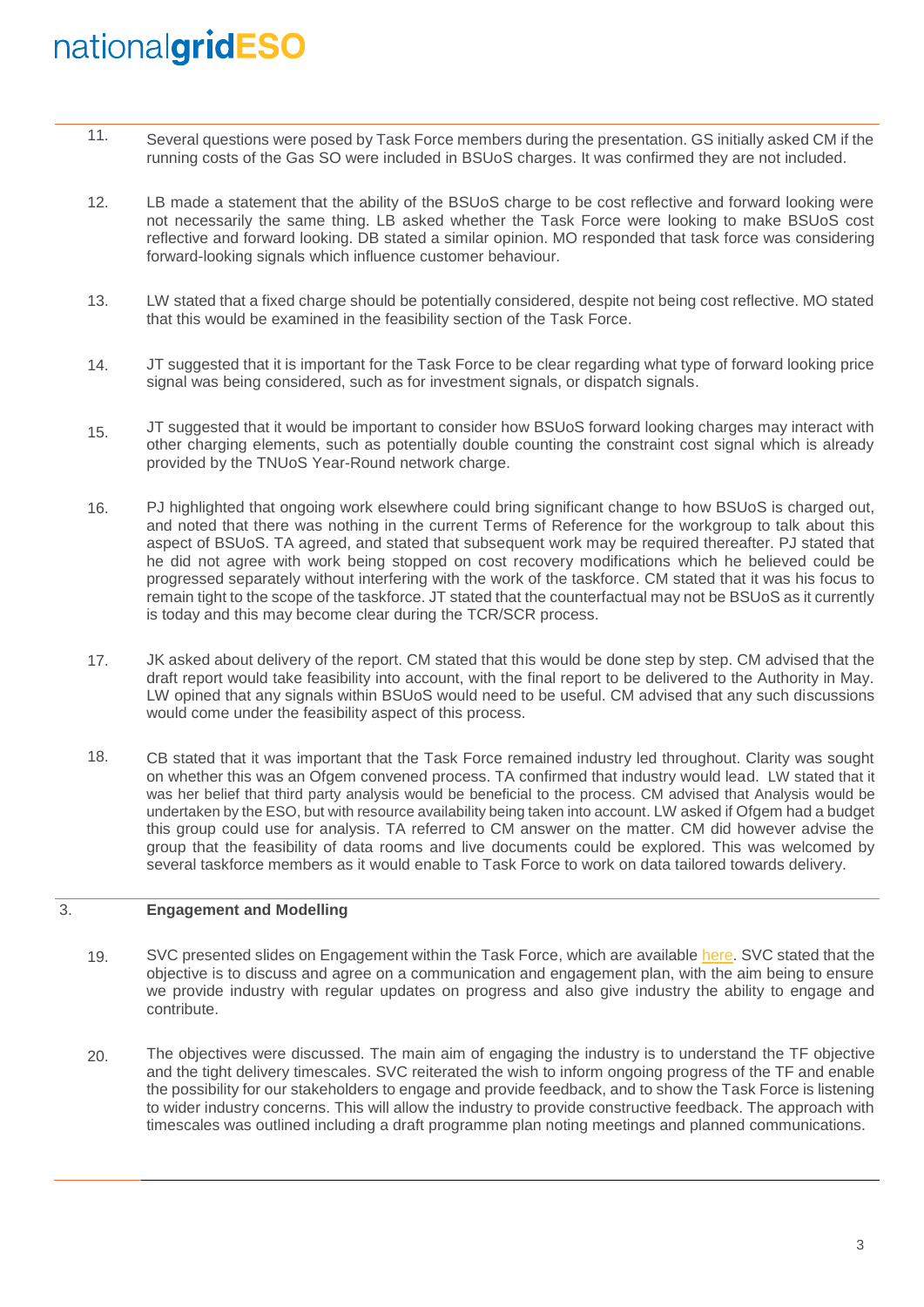- 21. SVC asked the Taskforce Members for thoughts and feedback on the engagement plan. SVC advised that the Task Force may seek additional input on an ad hoc/targeted/bilateral basis. JK asked if there would be a Charging Futures Forum (CFF) during the process. SVC said it is not yet planned but may be in May or June to coincide with the conclusion of the Task Force. JK stated his concern around duplication of efforts between the CFF platform and the workings of this group.
- 22. LB asked whether Ofgem would consult on outcomes of the Task Force. TA said outputs would inform the final TCR decision, but report would provide an evidence base which may need subsequent changes. LB stated that he believes this is not aligned with the other elements of the TCR which have a minded-to decision followed by and industry consultation. NB stated that the he believes the group needs to consider the feedback from communications channels and use this to input into work of the Task Force. There was a broad consensus of agreement.
- 23. LB stated that he believes there may be a need for a subsequent consultation post Task Force and sought clarification from Ofgem. TA said he would take this away and come back to the taskforce.

### **ACTION 1: TA to come back to the next meeting with information on whether a formal consultation process would follow the Task Force.**

### **ACTION 2: SVC to think about how industry feedback can be taken into account.**

- 24. JT opined that the workgroup should capture and write up discussion as the meetings progressed to inform the final report. He noted this does not mean that the final report needs to be written as meetings progressed because this could result in the report seeming sequential and less clear. JT suggested that it may be appropriate for some detailed notes describing stages of the task force work to be included in an appendix, while the final report may include a summary.
- 25. PM asked what would happen when opinions differ e.g. would there be a vote. MO stated that this would be made clear within the report but he would check the terms of reference to ensure alignment.

### **ACTION 3: MO to check if the Terms of Reference refer to conflicting opinions and subsequent decisions.**

- 26. GM asked the Task Force what the purpose of engaging with pre-existing workgroups and code panels was. SVC stated this engagement would help feed discussions within the Task Force, and vice versa. GM stated his concern around mutual influence. TA stated that the taskforce must keep the "evidence base" at the forefront of its thinking. CM stated it was important that nothing allows a pre-empting of the outcomes of this Task Force, and that the report should reflect this. PJ stated that overlaps and interactions should be managed as they arise.
- 27. LW stated her belief that podcasts and webinars may saturate an already busy industry diaries. DB noted that a significant number of parties weren't attending or aware of industry meetings, stating that the Webinars should be targeted at those less engaged participants.

### **ACTION 4: SVC to ensure additional information is produced in a streamlined / targeted fashion.**

28. JK stated that he believes that recent National Grid ESO and Charging Futures Podcasts broke down barriers and that they are of use. JK stated his belief that the podcasts should have different contributors and views from the Task Force members. JK also noted that he found the webinars to be useful also.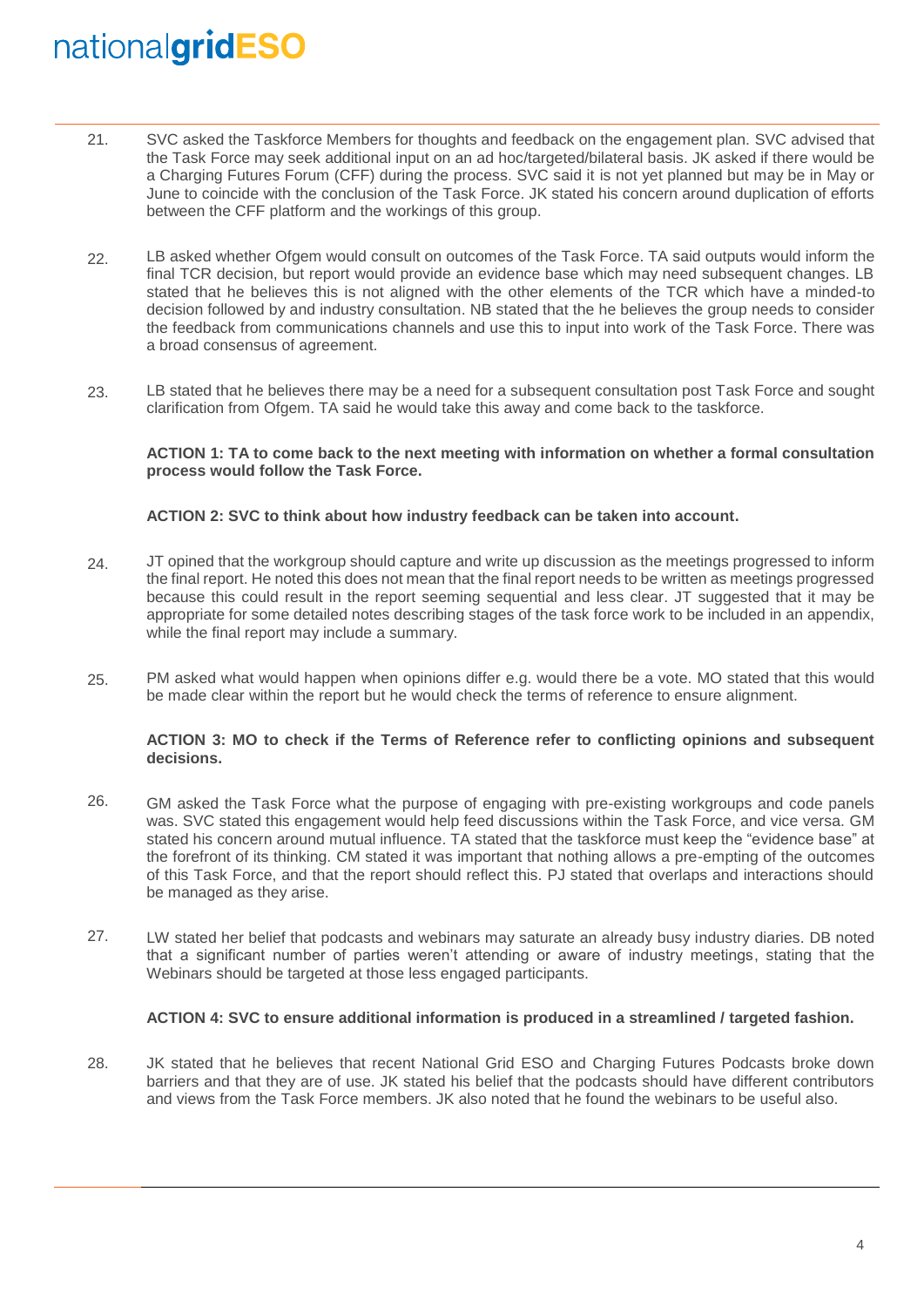29. CM summarised, stating that the Task Force should employ a variety of communications channels, be mindful of other industry events, and ensure communication is valuable and not overwhelming. LW gave feedback that if National Grid ESO ask for opinions of industry, then they should listen to them. CM noted feedback. CM thanked SVC and introduced PW.

#### 4. **Modelling**

- 30. PW began by explaining the modelling approach to the taskforce. PW explained that the modelling approach would understand the current products and cost, by looking at correlation to other factors, patterns of volatility, and asking whether there are signals on different timescales. Consideration would also be given to whether there are any signals that could be driving behaviour in the market and whether these signals should be utilised in any end product. This would then lead to the ability to propose and review what any new product could look like to market participants. This process would be informed by data. PW's slides are available [here.](http://www.chargingfutures.com/)
- 31. PW explained the various components that make up BSUoS and stated that he would be looking to see if said if the component costs align with external factors. TE asked if trading costs were included. PW affirmed that BSCCV would.
- 32. PW explained that the modelling would investigate whether the BSUoS Charge (£/MWh per settlement period) would be equal to the HH charge (£) divided by Chargeable Volume (MWh) and other permutations of BSUoS components. Possible correlation factors were discussed. GM asked if correlation was always a good idea – using weather and BSUoS as an example as weather was uncontrollable. PJ noted that there was some history of weather hedging within the industry.
- 33. PW explained that the purpose of the work is to identify if there are signals that could be used to drive behaviour and separately consider should they be used. PW invited views on the focus of analysis. PW stated that he hoped historical data analysis would be available for the Task Force to use by meeting 2.
- 34. GP suggested quantification of the spread of volatility of each dataset pairing (e.g. the variance). TA and others concurred this would be useful.
- 35. LB asked whether trends over time should be considered. PW highlighted that his focus would be on the previous 2-3 years and that he would also look at BSUoS quartile trends. It was also mentioned that at this moment in time, spreads are bigger. When the data is considered in percentiles, the mean and median BSUoS prices have been higher. PW highlighted that external factors should be considered in conjunction with this information.
- 36. TE stated that a pre and post P305 assessment should be made. TE also asked whether future day modelling could be accessed. PW stated he is exploring options, but the challenge remains that forecasting is difficult, especially in regards to day ahead. TE asked if this could be discussed with the Future Energy Scenario (FES) teams.
- 37. PW was keen to separate correlation from causation. PW advised that a first step was to identify any mathematical correlation without judgement. Subsequent work would be to consider this correlation against whether it could or should be used in relation to signalling user behaviour (e.g. whether a found correlation was forward-looking, practical, or any number of other tests).
- 38. JT stated the view that it is important to consider that correlations may change over time, so even if the data shows correlations during a relatively short historical time period, this does not necessarily mean that those correlations will continue to apply in the future.
- 39. NB asked if user behaviours on different networks were likely impactful on BSUoS as there are impacts on the Transmission and Distribution networks. TE stated that if needed he could provide RAG data to PW. CM stated that there seems like a lot of activities the task force could undertake, but the Task Force would need to derive tangible benefit from these actions.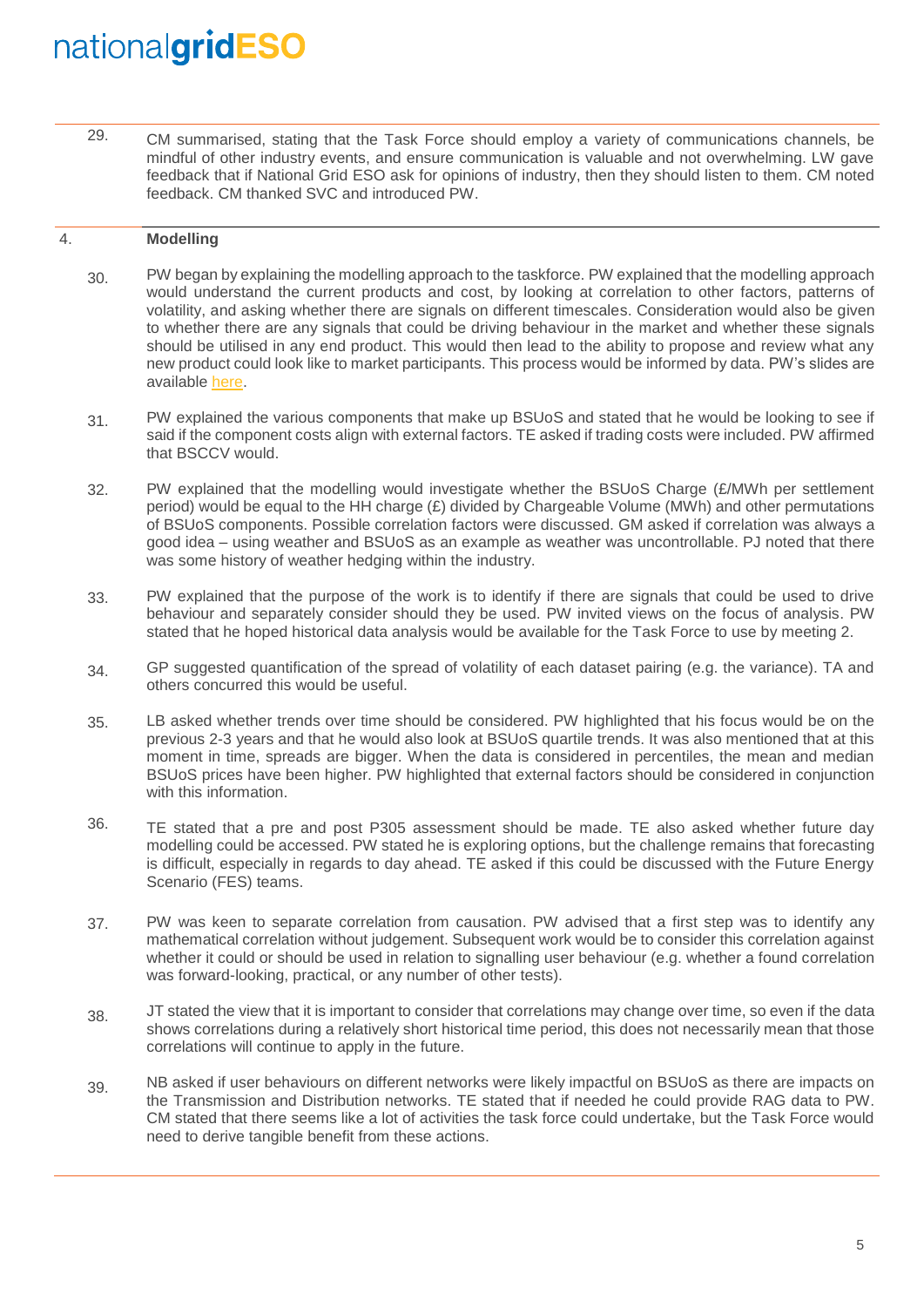- 40. LW stated that Interconnectors could not be overlooked in the process. PW stated that the purpose of the data is only to fuel discussion on the cost of balancing the system. LW stated that she would also think it useful to review correlations with the gas system.
- 41. LW expressed further interest in NGESO's incentives under the RIIO framework and whether this has an impact on cost basket. PW replied, saying that the system has changed since BSIS. LW stated that she was worried about the behaviours being driven by the incentives.
- 42. PW stated that the incentives are clear around what goes into price. CM refocussed the conversation to the scope of the taskforce. LW stated that forward plan messaging from the ESO and RIIO teams seemed to be letting these fall between gaps.
- 43. JT stated the view that the correlation between observable events and BSUoS cost depends on what actions the ESO chooses to take; so, if the ESO incentives changed, this could change ESO actions, which could in turn change the relationship between observable events and outturn BSUoS cost.
- 44. CB stated that she understood Ofgem are moving towards a level playing field in regards to BSUoS and henceforth the technology and energy mix must be taken into consideration of data and also the impact of export. Workgroup concurred generation mix should be considered when prompted by GP.

### **ACTION 4 – Action on All Taskforce Members to give consideration to analysis, questions and data sets required and provide this to the taskforce where possible.**

45. NG stated that forecast and out turn discrepancies between wind and solar should be considered. RH asked how information would be presented by NGESO modelling team to the group. RH asked PW for a form of dashboard, PW said he would consider this option.

### **ACTION 5: Live Data Sets/Dashboards/Data rooms to be looked into by NGESO.**

#### 5. **Overview of BSUoS and Wider Context**

- 46. TE presented an overview of BSUoS and the wider context, which can be found [here.](http://www.chargingfutures.com/) TE highlighted 3 current CUSC modifications, namely CMP250: Stabilising BSUoS over a 12-month period, CMP281: Removing BSUoS from Storage and CMP308: Removing BSUoS from Generation. An explanation of each modification was given to the Task Force, and also an explanation of the relevance of each modification.
- 47. PJ mentioned a modification which is currently on hold, namely CMP307 which looked to expand the BSUoS charging base to include embedded generation. PJ mentioned that there were some issues for pumped storage during night, where there are increased BSUoS charges but not necessarily a corresponding reduction in market prices to compensate. MO advised the modifications given by TE were simply given as examples to raise awareness of ongoing developments in the area of BSUoS.
- 48. PJ highlighted that the Task Force should be aware of what comes into scope of the TCR/SCR. On the subject of CMP250, it was highlighted by TE that the Workgroup discussed BSUoS as a market signal or a cost recovery mechanism, with the majority of the workgroup considered BSUoS as cost-recovery and not as market signal. It was also noted that the workgroup noted fixing elements of BSUoS makes them inherently less cost reflective. The concept of volatility was broadly agreed on by Task Force members.
- 49. MO stated his belief that some of the modelling used in CMP250 was now out of date but some of this modelling could be useful for the Task Force if updated. PJ stated that analysis undertaken for CMP250 was carried out in the context of BSUoS but noted that the group noted that if parties reacted to the signals that were currently provided they could make matters worse and increase balancing costs. In terms of CMP281, GP explained that the work there showed that summer evenings with low demand tended to lead to higher average BSUoS, which would perversely send a signal to discourage demand users. LW mentioned other modifications with could be of interest to the taskforce, namely P375, P376, and P379.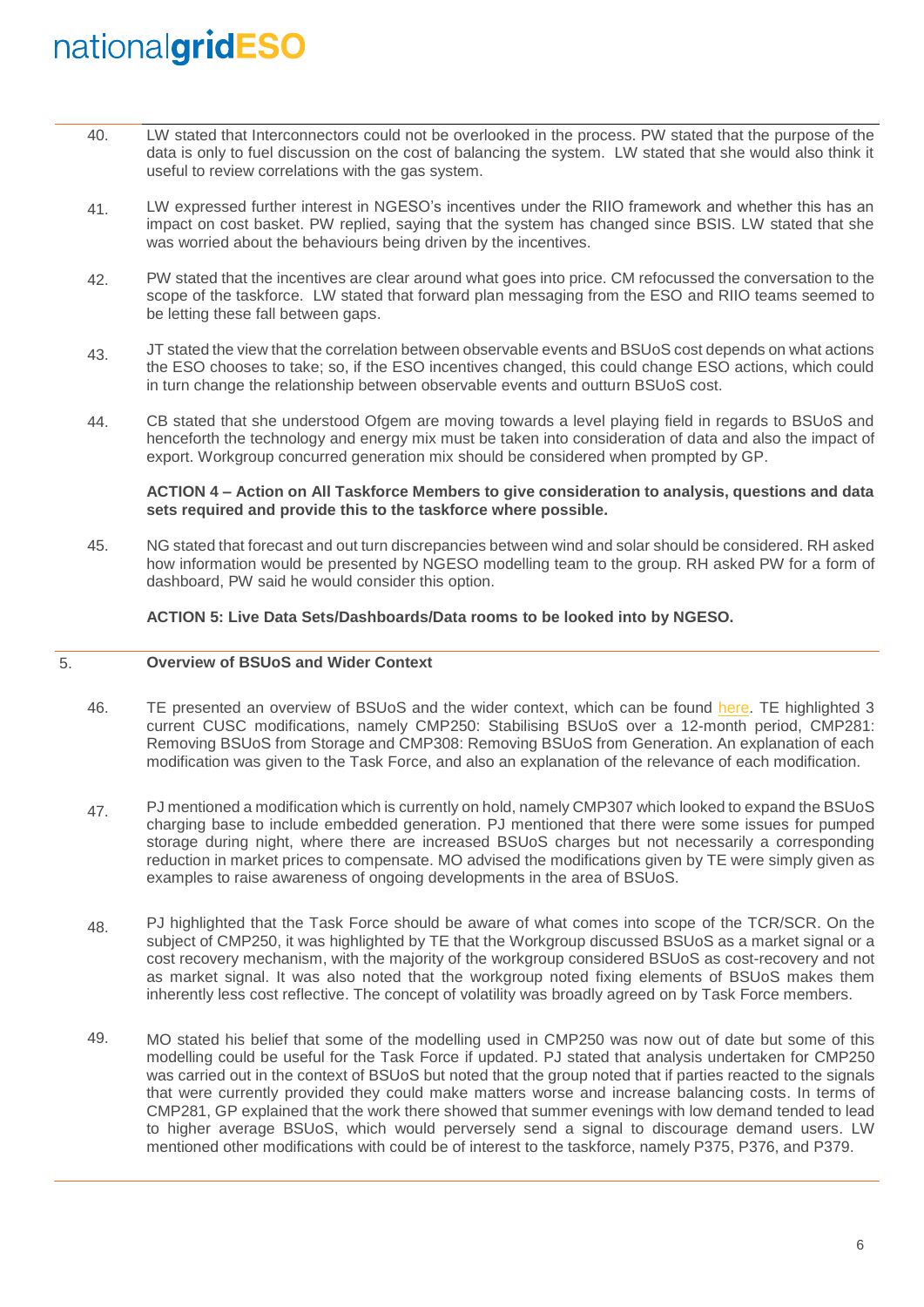#### 6 **Breakout Groups and Findings**

- 50. MO explained the objective of this session is to look at Deliverable 1: assess the extent to which elements of balancing services charges currently provide a forward-looking signal that influences the behaviour of system users. The various elements of Balancing Services were analysed.
- 51. MO presented a list of elements of balancing services charges. DB asked if constraints need to be split out between the payments to the constrained generator and the actions on the other side of the constraint needed to balance the system. CM stated it may not be possible to split out. PJ stated that the present analysis of this split tends to be misleading as it uses Market Index Price as the comparator rather than something more suitable to the BM price curve, and bids and offers tended to sit asymmetrically around this. PJ said that prices accepted should be compared with something which related to the BM prices that were available, such as alternative bids or offers which could have been accessed by the System Operator if the constraint had not been active. GM noted that the MBSS report splits constraint costs between 'Payments to Manage Constraint' and 'Payments to Rebalance System'.
- 52. DB asked if figures presented in terms of the percentages the cost elements make up were monthly. DB also stated he would like to see these figures and the contribution of spread to the HH price. LW asked how much purchase prices would alter with a change in the BM for smaller generators, and questioned how the alignment with European products would impact. TE stated Fast Frequency Response may also be impactful. MO stated that ESO costs were not included but were separately listed and would be considered by the task force.
- 53. LW questioned the breakout questions. She mentioned that she thought that the questions should focus on the concept of BSUoS. LB agreed because he believes most parties still look at BSUoS or at only a few main components. LW stated that industry parties don't currently look at this impact from component costs but as BSUoS.
- 54. CM reiterated to the breakout groups that throughout the process confidential information would be treated as such.
- 55. The workgroup broke into 3 groups to discuss Deliverable 1. After 90 minutes, the groups reconvened. GP summarised for the first group. GP advised the Task Force that his group had concluded that for almost all services in almost all situations, operationally there is no forward looking signal. The exceptions were written down and passed to the secretariat. It was further noted that many generators and other system users cannot change their behaviours (contingent on weather such as Solar/Wind), and costs are influenced by mainly unplanned events. GP added that many ancillary service payments made are effectively retainers, which make a fixed contribution to the price from HH to HH.
- 56. LB, summarising for the second group, advised that his group broadly concurred that there is no forward looking signal. The group felt that users on the system factor in a view of BSUoS and forecasting. The groups' interpretation of what "behaviours" mean is where a user does something different, not just change its price. This would then change the actions the ESO needed to take to balance the system. A forwardlooking signal should encourage users to take actions which reduce the need for ESO actions and hence reduce system costs. However, the only example of any such signal the group could think of were overnight signals which perversely cause the ESO to take more actions and therefore increase system costs. The group opined that currently, constraint costs are smeared, so there would not be a signal to encourage a generator on the wrong side of a constraint to cease generating without compensation. The group struggled to think of data to demonstrate user behaviour is not influenced as this is trying to prove a negative.
- 57. JT stated his belief that BSUoS does currently provide a forward-looking investment signal to developers depending on whether an asset is liable to pay BSUoS. JT gave the example of a transmission connected generator that pays BSUoS compared with an interconnector that does not; also, compared with a smaller embedded generator attached to the distribution network, or behind a customer meter, which receives demand BSUoS avoidance embedded benefit and is not liable to pay generation BSUoS. JT suggested this can affect which assets may be successful in CfD, or Capacity Market auctions.